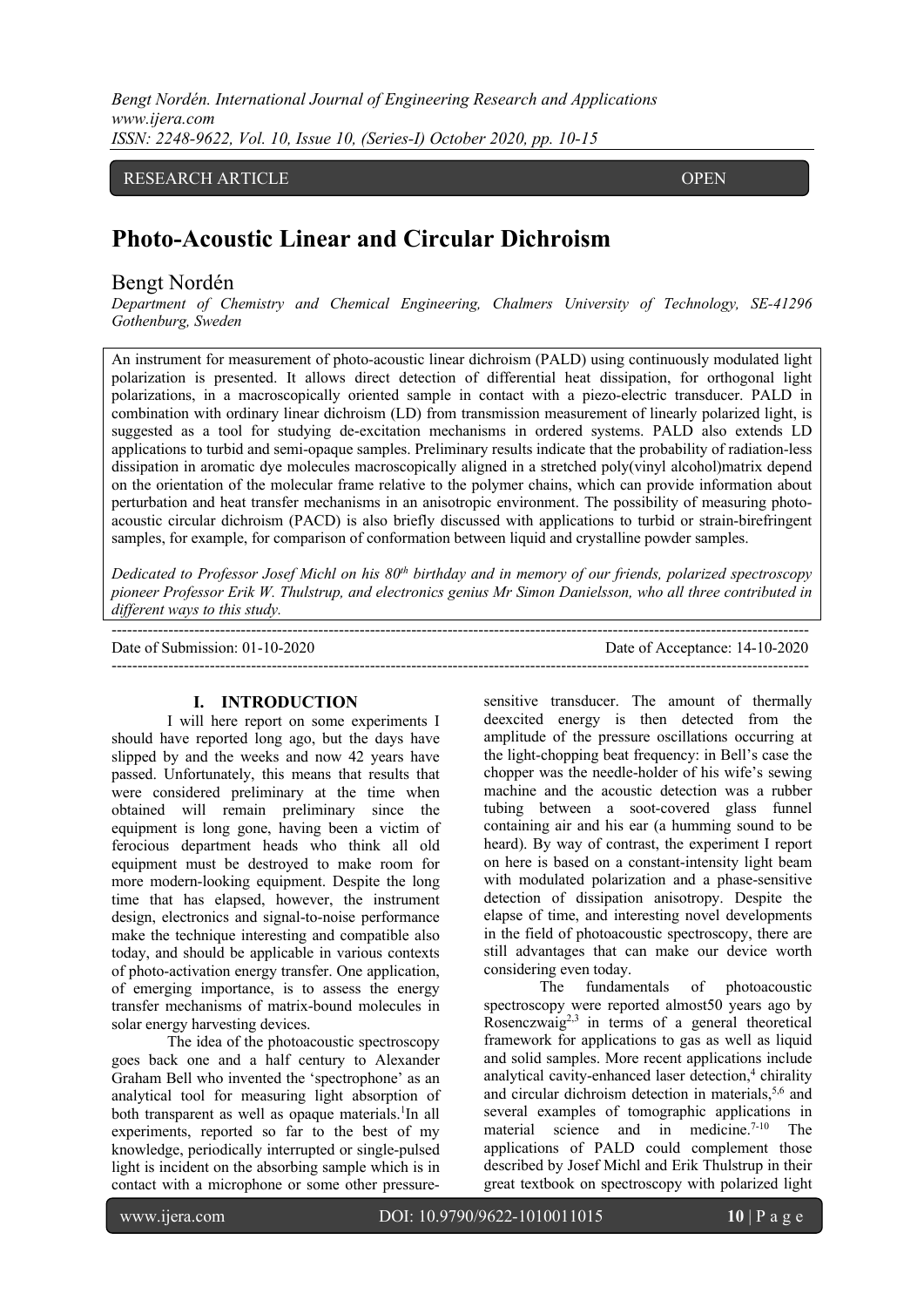for studying solute alignment by photoselection, liquid crystals, polymers, and membranes.<sup>11</sup>

#### **II. MATERIALS & METHODS**

The piezoelectric transducer was a BaTiO<sub>3</sub> cylindrical disc, diameter 19 mm, height 7 mm, a gift from Josef Michl when I visited him in 1978 in his laboratory at the Chemistry Department of the University of Utah in Salt Lake City. Josef Michl and Erik Thulstrup had been pursuing some photoacoustic experiments with similar transducers, using chopped light, but were annoyed by an inconvenient acoustic noise sensitivity, a special challenge when students were playing football in the hallway.

In order to increase the pressure sensitivity by decreasing the surface area to fit the sample size and focused optical aperture, the disc was cut with a diamond saw to final dimensions 5 mm x 6 mm (height still 7 mm). This tablet was mounted between aluminum foils (serving as electrodes) in an IR cell holder, pressed between two 7 mm thick isotropic silica windows with the rear aluminum foil serving as back mirror, in immediate contact with

the sample, a 0.05 mm thick stretched poly(vinyl alcohol) film containing 9-aminoacridine.The 9 amino acridinium chloride was commercial *pro analysi* grade and oriented PVA samples were prepared as described elsewhere.<sup>12,13</sup> Absorbance measured with unpolarized light was at maximum ca 0.3 for the 0-0 transition at 428 nm. By trial and error we found that an optimal sound-damping effect was obtained with 5 mm thick lead plate, welded into an air-tight cubic box with ca 15 cm sides in which both sample and pre-amplifier were contained.

The principles of the instrument are shown in Figure 1. As a light source, and including a lockin amplification system, a JASCO J-40 spectropolarimeter was used and modified as follows. Its 450 W Xe arc lamp provided after passage through a double polarizing quartz prism monochromator an intense monochromatic beam, which was focused by a silica lens,  $f = 10$  cm, on to the sample PVA film with an effective final illumination aperture of ca 2 mm x 5 mm at a monochromator slit opening 0.5 mm and 6 mm x 5 mm at a wide open slit 5 mm.



Figure 1. Instrument principles. The beam from the J-40 is focused through a fused-silica window on the sample film in mechanical contact with the BaTiO<sub>3</sub>piezoelectric transducer screwed tight together in an IR cell holder. The pre-amplifier (scheme shown) and sample set-up were all contained inside an acoustic and electric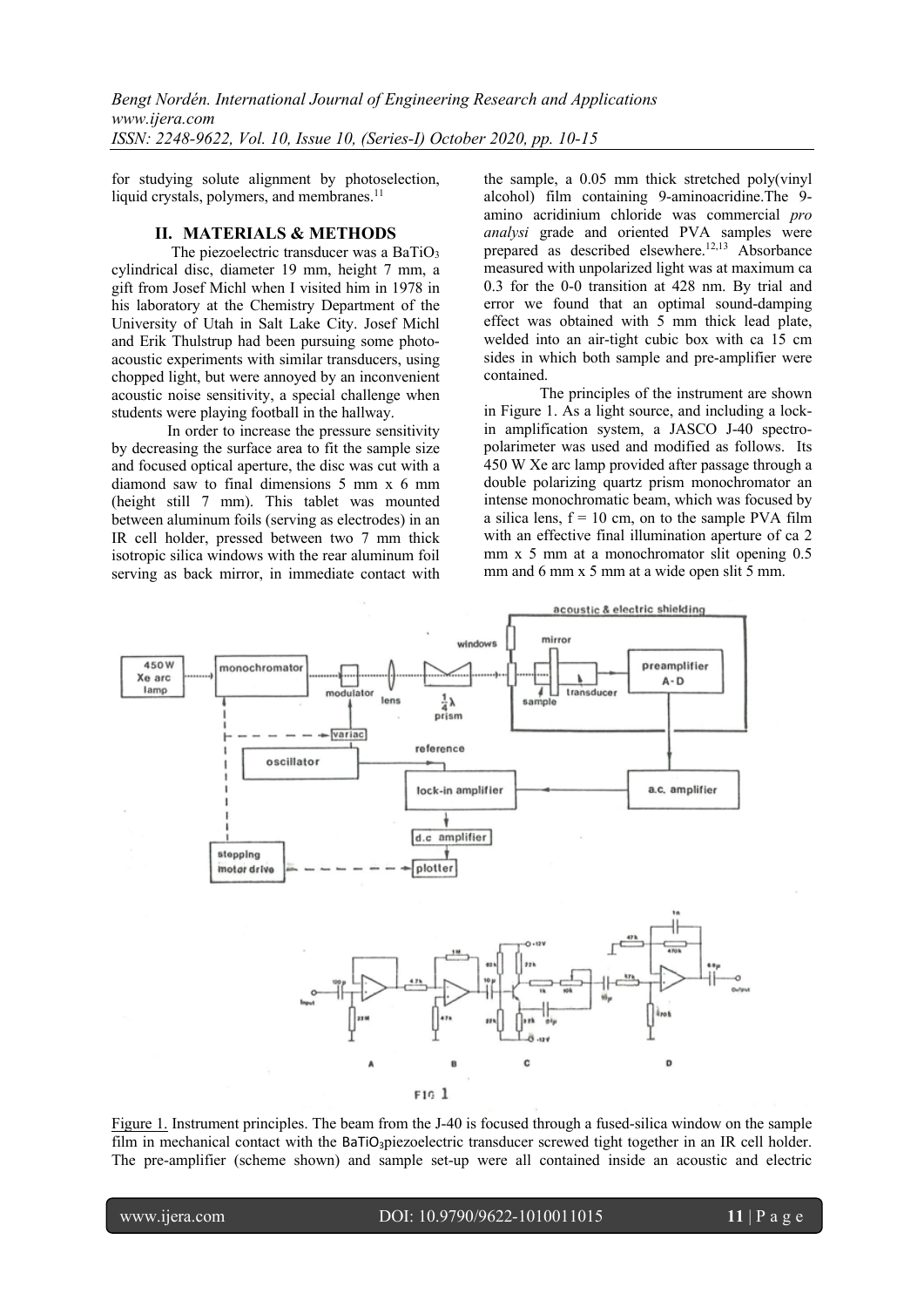shielding, a cubic box made of lead. A more sophisticated pre-amplifier (see Supplementary Information) was found to give a significantly improved signal to noise signal.

The modulator is a Pockels cell producing circularly polarized light, or rather a beam with continuously modulated polarization resulting from a sinusoidal alternating voltage at 370 Hz on the Pockels cell, and a Variac coupled to the monochromator drive to produce a constantamplitude electric birefringence of quarter-wave retardation giving an optimized Bessel coefficient  $J_1$ in the Fourier expansion of the CD signal to be recorded (see below). An achromatic quarter-wave device (Oxley prism of fused Suprasil) 14oriented at 45° from horizontal direction converted the circular polarization to linear ditto with principal axes vertical and horizontal. The conversion of a CD instrument to LD measurement has been described and analyzed in detail using Stokes-Mueller algebra. 14,15

The pressure signal from the BaTiO<sub>3</sub> transducer was fed into a pre-amplifier as shown in the figure. Mr Simon Danielsson constructed a second pre-amplifier (see Supplementary Information) with much improved performance and lower noise level having a band-pass tuned to 370 Hz, which increased the signal-to-noise ratio by almost an order of magnitude, typically reading out LD with a noise equal to about  $10^{-5}$  absorbance units in the high intensity Xe arc region 400-550 nm, and  $10^{-4}$  or worse in other regions. The lead chamber made the system apparently both acoustically and electrically (Faraday cage) isolated. The LD signal was calibrated as described elsewhere.<sup>16</sup>

The effect of phase-modulation is as follows. The signal from the transducer (and preamplifier) is a sinusoidal weak (mA) alternating current in phase with the sinusoidal modulation voltage on the Pockels cell, or to be more exact with an effective time delay pas a result of the thermal relaxation and finite lifetime of the excited molecule. In contrast to normal CD instruments where the DC current is also recorded, and CD evaluated as an <AC>/DC current ratio, with our set-up we may only record the AC component:

$$
I_{\omega t} = K \sin [\delta_0 \sin \omega (t-\rho)] e^{-cCd} PALD \qquad (1)
$$

assuming a small absorbance  $A = \varepsilon Cd$  and a small PALD =  $A(par)$ - $A(perp)$  with  $A(par)$  and  $A(perp)$ denoting the absorbances measured with polarization parallel and perpendicular to the principal sample axis, respectively. Here K is a constant, e molar extinction coefficient, C

concentration, and d path length. A Fourier series expansion:

 $\sin [\delta_0 \sin \omega(t-\rho)] = 2J_1(\delta_0) \sin \omega(t-\rho) + 2J_3(\delta_0) \sin$  $3\omega(t-\rho)$  + higher order terms,

with  $\omega$  signal optimized at  $J_1(\delta_0) = 0.58$  at  $\delta_0 = 1.8$ , we get in case retardation  $\rho$  may be assumed small (with ns excited molecular lifetimes, we have  $\rho$  <10<sup>-8</sup> sec, and thus negligible at 370 Hz modulation frequency):

$$
\langle I_0 \rangle = K' e^{-cCd} \text{ PALD} \tag{2}
$$

with  $K' = 2J_1(\delta_0)$  from which expression the PALD is evaluated. Note that birefringence modulation optimizing the  $J_1$  term corresponds to traditional detection of circular dichroism, at frequency  $\omega$ , as a result from the quarter-wave effect changing the polarization of light from circular to linear.

#### **III. RESULTS AND DISCUSSION**

We will follow standard notations of polarized light spectroscopy.<sup>11,13</sup> The transmission LD of the film was -0.050+0.005 absorbance units at the absorption maximum at 400 nm (0-1 transition) as measured on a Cary spectrophotometer equipped with Glan polarizers in the two channels. The  $\cdot$ reduced' LD is defined as $^{13}$ 

 $LD<sup>r</sup> = 3[A(par) - A(perp)]/[A(par)+2A(perp)],$ 

with A(par) and A(perp) denoting the absorbances measured with polarization parallel and perpendicular to the film's stretch direction, respectively. LD<sup>r</sup> =  $-0.11 + 0.03$  for the 380-440 nm band (a purely y-polarized  $A_1 > B_1$  transition)<sup>12</sup> and  $+0.95+0.07$  for the 250-270 nm (a purely zpolarized  $A_1$ -> $A_1$ <sup> $12$ </sup> transition, with z denoting the longaxis and y the short in-plane axis of the acridinium molecular frame. This means that the orientation of the acridinium molecule with longaxis parallel to the stretch direction is not perfect, but only some 30%:

> $S_{zz}$ = 0.95/3 = +0.32  $S_{yy} = -0.11/3 = -0.04$  $S_{xx} = -0.32 + 0.04 = -0.28$ obtained from  $\Sigma S_{ii} = 0$ .

Order parameters S<sub>ii</sub> for molecular symmetry axes  $i=x,y,z$  defined as usual.<sup>11,13</sup>

That  $S_{yy} > S_{xx}$  is consistent with the preference of the in-plane short-axis to align parallel with the poly(vinyl alcohol) chains, and the normal x perpendicular to the chains, i.e. the 9 aminoacridinium does not exhibit a rod-like orientation distribution but rather, as expected, that of a rectangular sandwich.

The photo-acoustic LD (PALD) spectrum is characterized by a perfectly flat base-line LD= $0+10^{-5}$ over the entire wavelength region 230-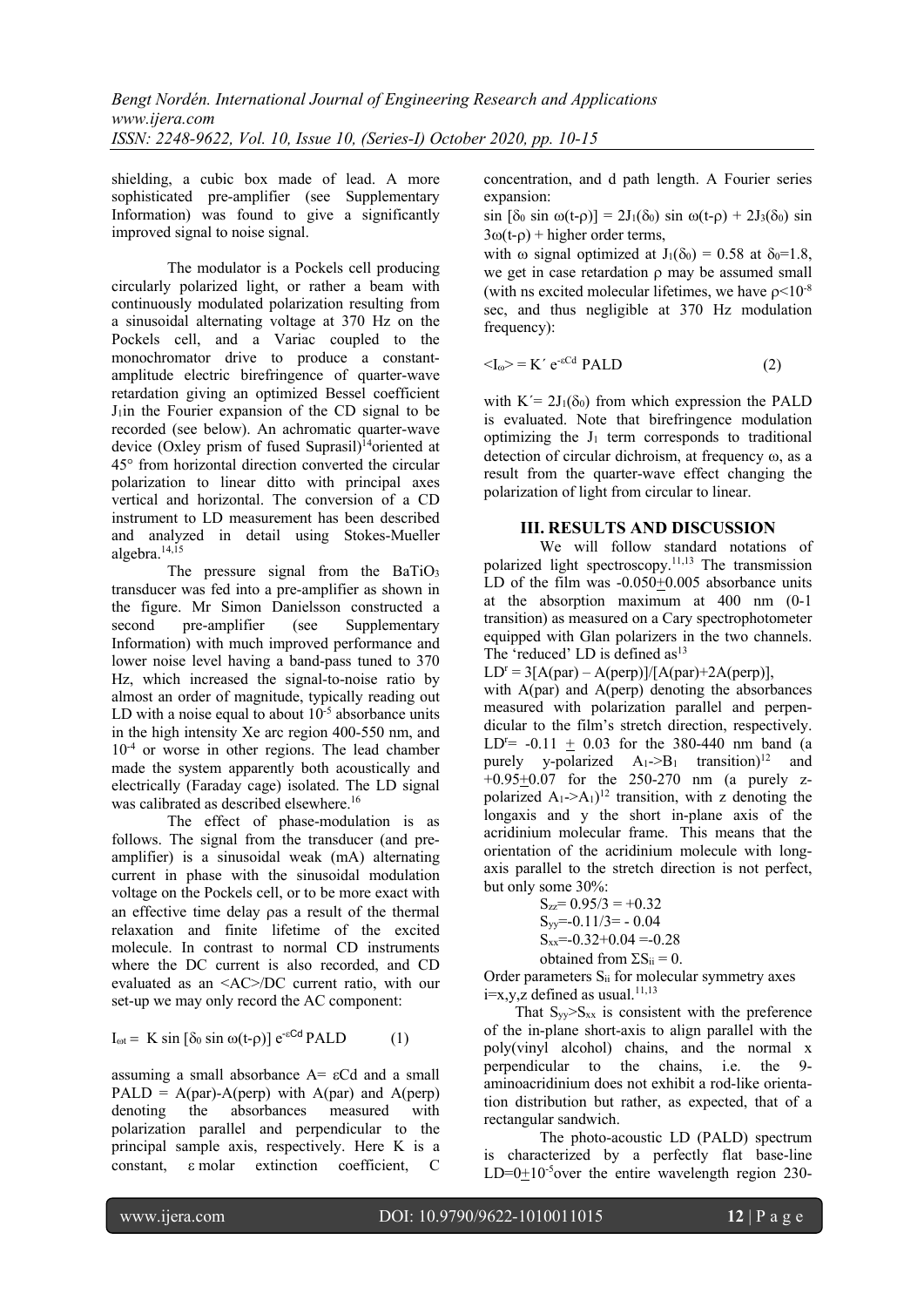650 nm tested in absence of sample. Also, with sample, the baseline is completely flat outside the absorption region. This is consistent with considerably less sensitivity of the piezoelectric detector than a photomultiplier to the polarization state of light (an effect likely due to strain birefringence in the photomultiplier windows or to metallic reflections in the grid material in the PM tube). This constant background of the PALD instrument facilitated greatly the analysis of the spectral shape of the sample absorption bands. The spectral shape of PALD was found almost identical to the transmission LD spectrum, as expected, and the PALD sensitivity was high compared to the twospectra measured LD, with a typical noise level of  $\pm 10^{-5}$  absorbance units in the region 400-500 nm and  $\pm 10^{-4}$  in other regions with less intense Xe radiation. The instrument response was tested using an aluminum foil sooted in a candle flame, as sample, and calibrated using a tilted fused silica slide, $16$  put into the beam preceeding the sample, outside the lead house, which when rotated 90° showed a perfectly symmetric (opposite sign) PALD signal varying with wavelength in the expected manner. $16,11$ 

The shape of PALD of the oriented 9 aminoacridinium sample followed the absorbance profile yielding, like the transmission  $LD<sub>1</sub><sup>12</sup>$  a constant reduced dichroism. However, a slight deviation (by some 10%) in the positive direction was seen at long wavelength, in the tail of the 0-0 transition. A possible source of this deviation could be a stronger fluorescence quantum yield via the 0-0 channel, than the 0-1 and 0-2 transitions, and/or to that a fraction of poorly oriented acridinium molecules having their short in-plane axes parallel with the poly(vinyl alcohol) chains display a stimulated degree of dissipation (positive PALD) due to contact with the matrix for the y-polarized transition. An observation in support of the latter hypothesis was that the deviation tended to be smaller the better the orientation in a range of PVA films stretched uniaxially 200-500%.



Figure 2. The three principal orientations of the acridinium skeleton relative to the PVA chains corresponding to  $S_{zz} =1$  (left),  $S_{yy} =1$  (middle),  $S_{xx}$ 

 $=1$  (right). S<sub>ii</sub> =  $(32$  with (iZ) being the angle between molecular axis i and matrix axis Z. LD shows that the true orientation distribution in the stretched PVA matrix corresponds to  $S_{zz} = +0.32$ ,  $S_{yy} = -0.04$ ,  $S_{xx} = -0.28$ , i.e. that the long axis z prefers to align parallel with the polymer chains (about 55%) as does the y axis (about 30%) while the x axis avoids this orientation (only about 15 %).

An interesting possibility that we shall briefly consider is to use the PALD instrument for measurement of photo-acoustic circular dichroism (PACD). It could be valuable on one hand for correlating conformations between solution and crystal states<sup>17</sup> (when a crystal structure may be available) or for studying crystal-stabilized chiral molecules<sup>18</sup> on the other – in both cases exploiting, for example, pressed KBr discs in which decreased transparency and strain birefringence provide challenges to normal CD measurement.

Many attempts to measure circular dichroism in the solid state or on other non-isotropic systems have failed because of artifacts due to linear birefringence (LB) that tends to mix circular and linear dichroism, the latter generally two or three orders of magnitude bigger than the circular dichroism. With the present measurement technique, with a polarization modulator and a lock-in amplified detection, we have shown how the apparent CD contains LD impurities according to the expression:<sup>19</sup>

 $CD<sub>app</sub> = CD + LD cos2\beta_0 sin\kappa + (1/6) [CB LD LB]$  $-$  CD LB<sup>2</sup> ] + higher-order terms. (3)

Here  $\kappa$  is the effective static birefringence of optical elements of the system between (and including) the polarization modulator and the sample with a principal axis orientation, in a plane perpendicular to the light propagation direction, defined by the angle  $\beta_0$ . CB and LB denote circular birefringence (i.e. optical activity) and linear birefringence, respectively. All parameters can be considered to vary with wavelength. It is often assumed in the literature that artifacts in the CD spectra of anisotropic samples may average out by sampling over different angles,  $\gamma$ , of orientation of the sample in a plane perpendicular to the propagation direction. That assumption may be justified as the second term,

$$
\langle \text{LD} \cos 2(\beta_0 + \gamma) \sin \kappa \rangle = 0 \tag{4}
$$

will vanish when averaged over all orientations  $\gamma$ . However, in the third term, CB LD LB does not generally average out (LD and LB as mentioned usually being two or three orders of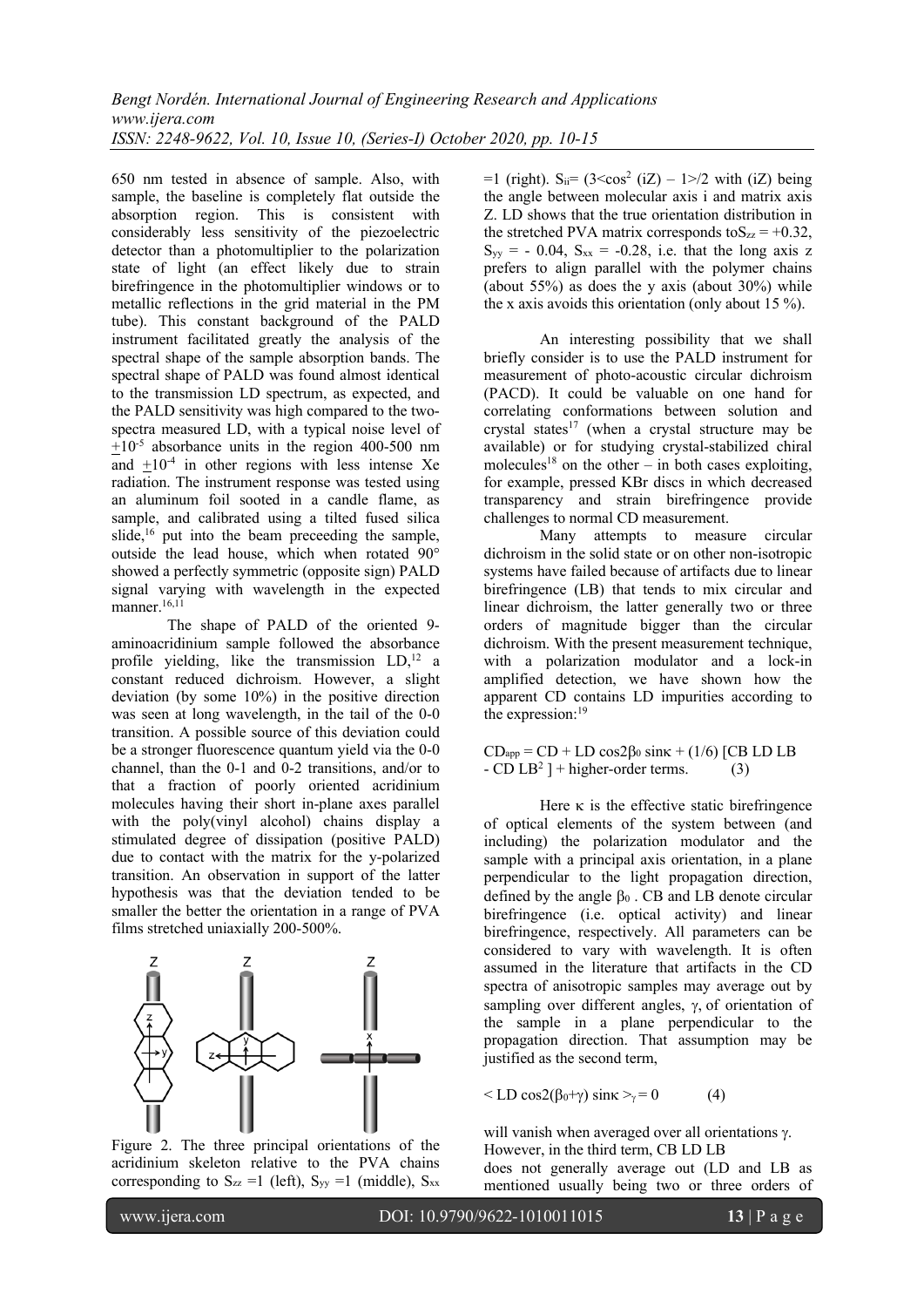magnitude bigger than the CD) and hence generally provides a serious challenge. Finally, CD being a tensor will depend or orientation so  $\langle CD(\gamma)$  might be not trivial to interpret.

# **ACKNOWLEDGEMENT**

I am grateful to Josef Michl for many years of inspiration in polarized light spectroscopy. The present report is based on experiments I made after returning from a very inspiring week in Salt Lake City in late September 1978. The weather was a beautiful sunny, hot Indian summer but I was told that in exactly three days a serious snow storm was expected, something I first thought was a joke. However, the town changed completely over a night with a near 1 m thick snow cover coming down. Together with the Michl children I built a big snowman – about 3 m high – as it happened just outside the family's garage. The children of course did not allow it be destroyed but Josef wrote to me by April the following spring: 'your snowman has eventually melted and we were allowed to take out the car'.

## **REFERENCES**

- [1]. Bell, A.G. On the production and reproduction of sound by light. Am.J.Sci 20 (1880) 305.
- [2]. Rosencwaig, A. 'Theoretical aspects of photoacoustic Spectroscopy', Journal of Applied Physics, 49, 2905-2910 (1978) 657- 658.
- [3]. Rosencwaig, A. Photoacoustic spectroscopy of biological materials. Science 181 (1973) 657-658.
- [4]. Tomberg, T.; Hieta,M.; Vainio, M.; Halonen, L. "Cavity-enhanced cantilever-enhanced photo-acoustic spectroscopy," Analyst 144 (2019) 2291
- [5]. Petronijevic, E.; Leahu, G; Voti, RL; Belarfdini A; Scian, C; Michieli, N; Cesca, T; Mattei, G; Sibilia C Photo-acoustic detection of chirality in metal-polystyrene metasurfaces Appl. Phys. Lett. 114 (2019) 053101
- [6]. Benedetti, A; Alam, B ; Esposito, M ; Tasco, V; Leahu, G ; Belardini, A ; Voti, R L; Passaseo, A ; Sibilia C Precise detection of circular dichroism in a cluster of nano-helices by photoacoustic measurements Scientific Reports 7 (2017) 5257
- [7]. Erfanzadeh, M; Zhu Q Photoacoustic imaging with low cost sources: a review Photoacoustics 14 (2019) 1-11.
- [8]. Qu, Y ; Li, L; Shen, Y; Wei, X; Wong, TTW ; Hu, P ; Yao, J ; Maslov, K ; Wang LV Dichroism-sensitive photoacoustic computed tomography Optica 5 (2018) 495-501.
- [9]. Urban, MW Koenig Determination of orientation of silanes on silica surfaces by Fourier Transform Infrared Photoacoustic Spectroscopy Appl. Spectr. 40 (1986) 513- 519.
- [10]. Simpson, AJ ; Westerbuhr, SG; Rowlen KL Molecular orientation and angular distribution probed by angle-resolved absorbance and second harmonic generation Anal. Chem. 72 (2000) 887-898.
- [11]. Michl J, Thulstrup E. Spectroscopy with polarized light. Solute alignment by photoselection, liquid crystals, polymers, and membranes. Wiley VCH 1995
- [12]. Matsuoka, Y.; Nordén B. Linear dichroism study of 9-substituted acridines in stretched poly(vinyl alcohol) film Chem. Phys. Letters 85 (1982) 302-306.
- [13]. Nordén B. Linear dichroism spectroscopy Appl. Spectry. Rev. 14 (1978) 157.
- [14]. Davidsson, Å.; Nordén, B. Aspects on the conversion of Legrand Grosjean circular dichroism spectrometers to linear dichroism detection Chemica Scripta 9 (1976) 49-53.
- [15]. Davidsson, Å; Nordén, B. On the problem of obtaining accurate circular dichroism. Calibration of circular dichroism spectrometers. Spectrochimica Acta 32A (1976) 717-722
- [16]. Nordén, B.; Seth, S Critical aspects on measurement of circular dichroism: A device for absolute calibration Applied Spectroscopy 39 (1985) 647-655.
- [17]. Håkansson, R.; Nordén, B; Wiklund E. Comparison of circular dichroism in liquid solution and in the crystal state with reference to conformations of 3,3'-bithienyls. Acta Chem.Scand. B 28 (1974) 695-696.
- [18]. Nordén, B.; Grenthe I. Circular dichroism of dihedral rare earth carboxylates chirally stabilized in a single-crystal Acta Chem Scand 26 (1972) 407-409.
- [19]. Davidsson, Å; Nordén, B; Seth S. Measurement of oriented circular dichroism. Chem. Phys. Letters 70 (1979) 313-316.

## **Supplementary Information**

Improved pre-amplifier tuned for 370 Hz detection of PALD. Options: T= piezoelectric transducer, M=gas microphone